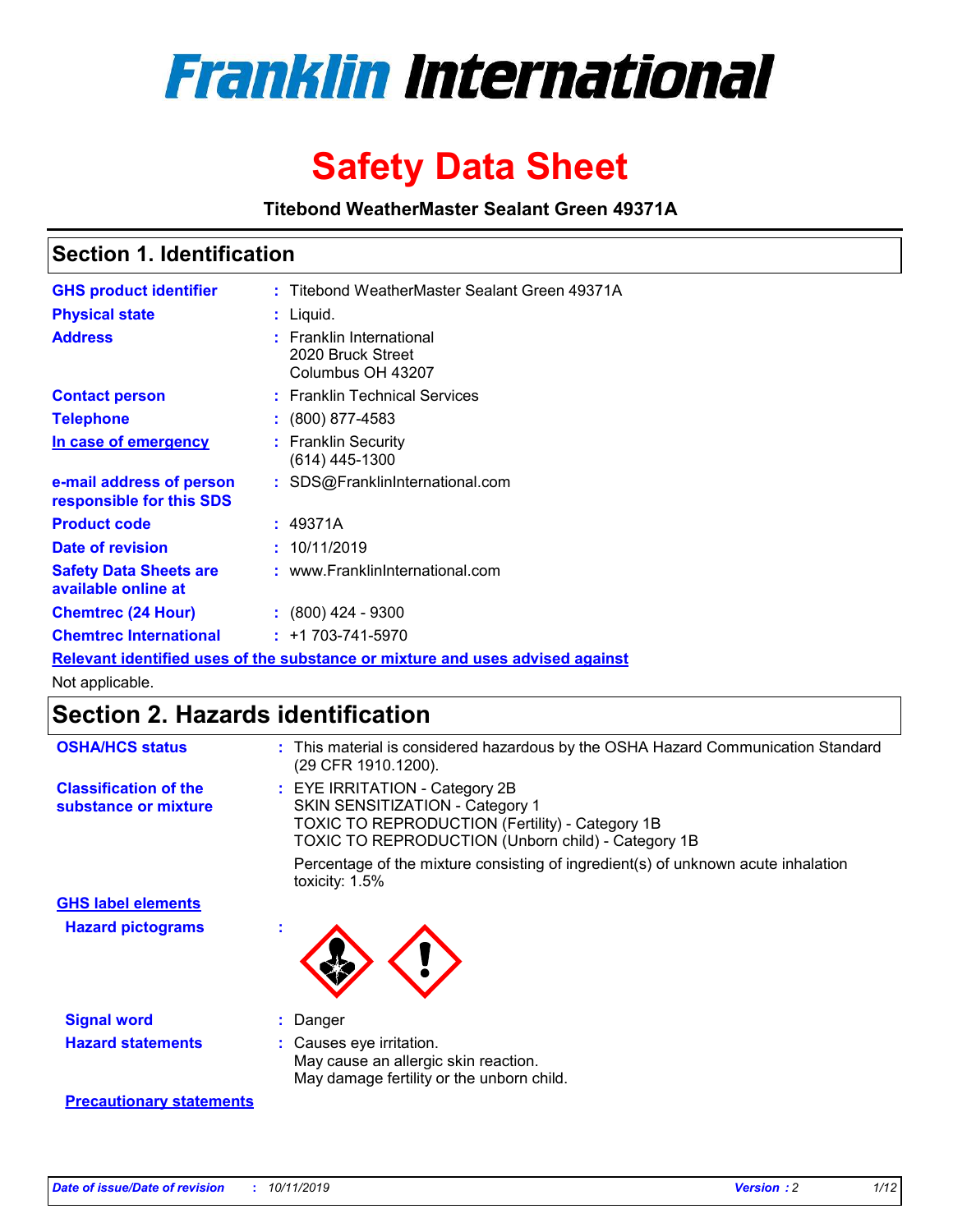### **Section 2. Hazards identification**

| <b>Prevention</b>                          | : Obtain special instructions before use. Do not handle until all safety precautions have<br>been read and understood. Wear protective gloves. Wear eye or face protection.<br>Wear protective clothing. Avoid breathing vapor. Wash hands thoroughly after handling.<br>Contaminated work clothing must not be allowed out of the workplace.                                                        |
|--------------------------------------------|------------------------------------------------------------------------------------------------------------------------------------------------------------------------------------------------------------------------------------------------------------------------------------------------------------------------------------------------------------------------------------------------------|
| <b>Response</b>                            | : IF exposed or concerned: Get medical attention. IF ON SKIN: Wash with plenty of<br>soap and water. Wash contaminated clothing before reuse. If skin irritation or rash<br>occurs: Get medical attention. IF IN EYES: Rinse cautiously with water for several<br>minutes. Remove contact lenses, if present and easy to do. Continue rinsing. If eye<br>irritation persists: Get medical attention. |
| <b>Storage</b>                             | : Store locked up.                                                                                                                                                                                                                                                                                                                                                                                   |
| <b>Disposal</b>                            | : Dispose of contents and container in accordance with all local, regional, national and<br>international regulations.                                                                                                                                                                                                                                                                               |
| <b>Hazards not otherwise</b><br>classified | : Product generates methanol during cure.                                                                                                                                                                                                                                                                                                                                                            |
|                                            |                                                                                                                                                                                                                                                                                                                                                                                                      |

### **Section 3. Composition/information on ingredients**

| <b>Substance/mixture</b><br>Mixture                  |               |                     |
|------------------------------------------------------|---------------|---------------------|
| <b>Ingredient name</b>                               | $\frac{9}{6}$ | <b>CAS number</b>   |
| 3-aminopropyltriethoxysilane<br>Dibutyltin dilaurate | ≤3<br>$≤0.3$  | 919-30-2<br>77-58-7 |

Any concentration shown as a range is to protect confidentiality or is due to batch variation.

**There are no additional ingredients present which, within the current knowledge of the supplier and in the concentrations applicable, are classified as hazardous to health or the environment and hence require reporting in this section.**

**Occupational exposure limits, if available, are listed in Section 8.**

### **Section 4. First aid measures**

| <b>Description of necessary first aid measures</b> |                                                                                                                                                                                                                                                                                                                                                                                                                                                                                                                                                                                                                                                                                                                                                                           |
|----------------------------------------------------|---------------------------------------------------------------------------------------------------------------------------------------------------------------------------------------------------------------------------------------------------------------------------------------------------------------------------------------------------------------------------------------------------------------------------------------------------------------------------------------------------------------------------------------------------------------------------------------------------------------------------------------------------------------------------------------------------------------------------------------------------------------------------|
| <b>Eye contact</b>                                 | : Immediately flush eyes with plenty of water, occasionally lifting the upper and lower<br>eyelids. Check for and remove any contact lenses. Continue to rinse for at least 10<br>minutes. If irritation persists, get medical attention.                                                                                                                                                                                                                                                                                                                                                                                                                                                                                                                                 |
| <b>Inhalation</b>                                  | : Remove victim to fresh air and keep at rest in a position comfortable for breathing. If<br>not breathing, if breathing is irregular or if respiratory arrest occurs, provide artificial<br>respiration or oxygen by trained personnel. It may be dangerous to the person providing<br>aid to give mouth-to-mouth resuscitation. Get medical attention. If unconscious, place<br>in recovery position and get medical attention immediately. Maintain an open airway.<br>Loosen tight clothing such as a collar, tie, belt or waistband. In case of inhalation of<br>decomposition products in a fire, symptoms may be delayed. The exposed person may<br>need to be kept under medical surveillance for 48 hours.                                                       |
| <b>Skin contact</b>                                | : Wash with plenty of soap and water. Remove contaminated clothing and shoes. Wash<br>contaminated clothing thoroughly with water before removing it, or wear gloves.<br>Continue to rinse for at least 10 minutes. Get medical attention. In the event of any<br>complaints or symptoms, avoid further exposure. Wash clothing before reuse. Clean<br>shoes thoroughly before reuse.                                                                                                                                                                                                                                                                                                                                                                                     |
| <b>Ingestion</b>                                   | : Wash out mouth with water. Remove dentures if any. Remove victim to fresh air and<br>keep at rest in a position comfortable for breathing. If material has been swallowed and<br>the exposed person is conscious, give small quantities of water to drink. Stop if the<br>exposed person feels sick as vomiting may be dangerous. Do not induce vomiting<br>unless directed to do so by medical personnel. If vomiting occurs, the head should be<br>kept low so that vomit does not enter the lungs. Get medical attention. Never give<br>anything by mouth to an unconscious person. If unconscious, place in recovery position<br>and get medical attention immediately. Maintain an open airway. Loosen tight clothing<br>such as a collar, tie, belt or waistband. |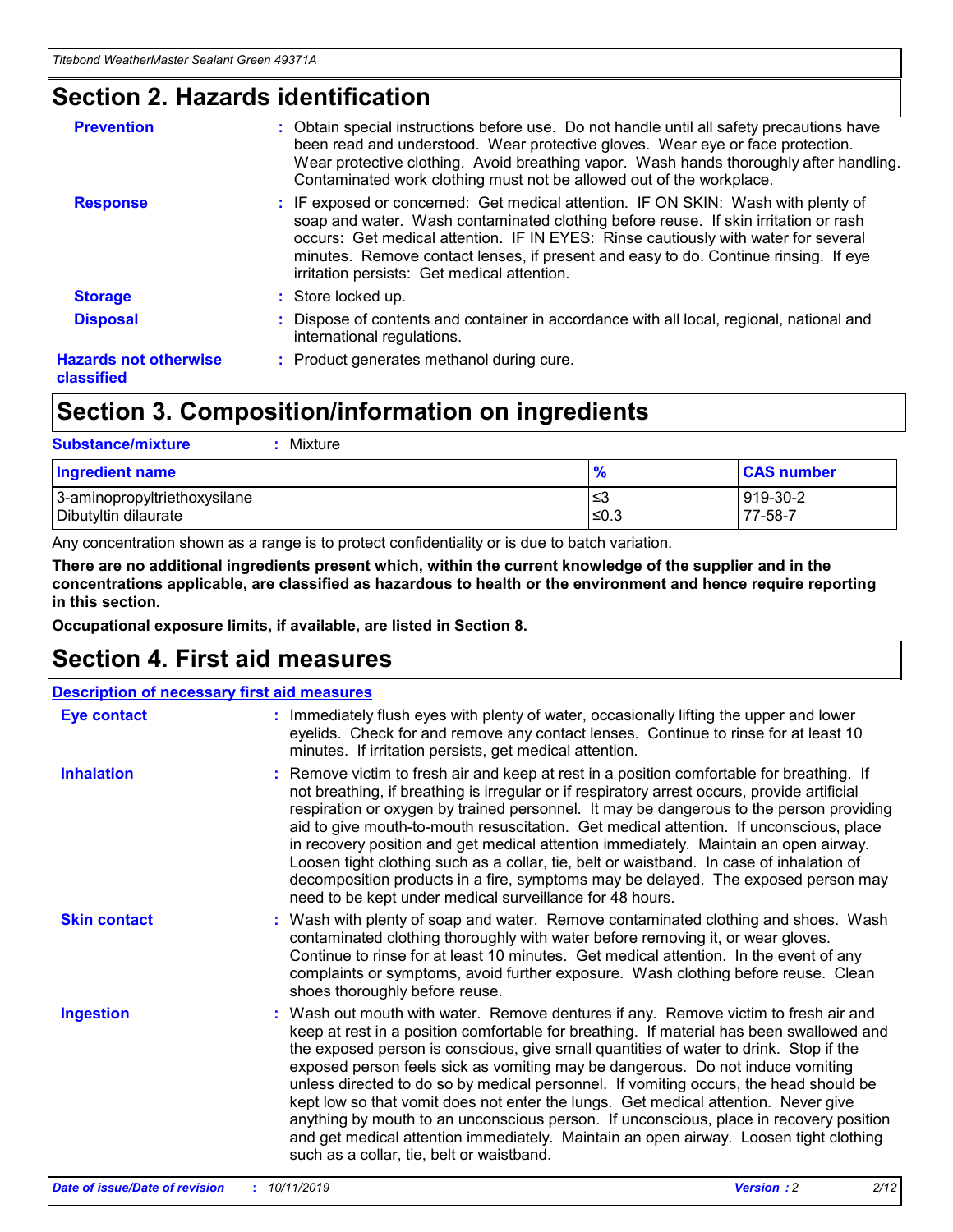## **Section 4. First aid measures**

| Most important symptoms/effects, acute and delayed |  |                                                                                                                                                                                                                                                                                                                                                                                                                 |
|----------------------------------------------------|--|-----------------------------------------------------------------------------------------------------------------------------------------------------------------------------------------------------------------------------------------------------------------------------------------------------------------------------------------------------------------------------------------------------------------|
| <b>Potential acute health effects</b>              |  |                                                                                                                                                                                                                                                                                                                                                                                                                 |
| <b>Eye contact</b>                                 |  | : May cause eye irritation.                                                                                                                                                                                                                                                                                                                                                                                     |
| <b>Inhalation</b>                                  |  | : No known significant effects or critical hazards.                                                                                                                                                                                                                                                                                                                                                             |
| <b>Skin contact</b>                                |  | : May cause skin irritation.                                                                                                                                                                                                                                                                                                                                                                                    |
| <b>Ingestion</b>                                   |  | : No known significant effects or critical hazards.                                                                                                                                                                                                                                                                                                                                                             |
| <b>Over-exposure signs/symptoms</b>                |  |                                                                                                                                                                                                                                                                                                                                                                                                                 |
| <b>Eye contact</b>                                 |  | : Adverse symptoms may include the following:<br>irritation<br>watering<br>redness                                                                                                                                                                                                                                                                                                                              |
| <b>Inhalation</b>                                  |  | : Adverse symptoms may include the following:<br>reduced fetal weight<br>increase in fetal deaths<br>skeletal malformations                                                                                                                                                                                                                                                                                     |
| <b>Skin contact</b>                                |  | : Adverse symptoms may include the following:<br>irritation<br>redness<br>reduced fetal weight<br>increase in fetal deaths<br>skeletal malformations                                                                                                                                                                                                                                                            |
| <b>Ingestion</b>                                   |  | : Adverse symptoms may include the following:<br>reduced fetal weight<br>increase in fetal deaths<br>skeletal malformations                                                                                                                                                                                                                                                                                     |
|                                                    |  | <b>Indication of immediate medical attention and special treatment needed, if necessary</b>                                                                                                                                                                                                                                                                                                                     |
| <b>Notes to physician</b>                          |  | : In case of inhalation of decomposition products in a fire, symptoms may be delayed.<br>The exposed person may need to be kept under medical surveillance for 48 hours.                                                                                                                                                                                                                                        |
| <b>Specific treatments</b>                         |  | : No specific treatment.                                                                                                                                                                                                                                                                                                                                                                                        |
| <b>Protection of first-aiders</b>                  |  | : No action shall be taken involving any personal risk or without suitable training. If it is<br>suspected that fumes are still present, the rescuer should wear an appropriate mask or<br>self-contained breathing apparatus. It may be dangerous to the person providing aid to<br>give mouth-to-mouth resuscitation. Wash contaminated clothing thoroughly with water<br>before removing it, or wear gloves. |

**See toxicological information (Section 11)**

### **Section 5. Fire-fighting measures**

| <b>Extinguishing media</b>                             |                                                                                                                                                                                                     |
|--------------------------------------------------------|-----------------------------------------------------------------------------------------------------------------------------------------------------------------------------------------------------|
| <b>Suitable extinguishing</b><br>media                 | : Use an extinguishing agent suitable for the surrounding fire.                                                                                                                                     |
| <b>Unsuitable extinguishing</b><br>media               | : None known.                                                                                                                                                                                       |
| <b>Specific hazards arising</b><br>from the chemical   | : In a fire or if heated, a pressure increase will occur and the container may burst.                                                                                                               |
| <b>Hazardous thermal</b><br>decomposition products     | : Decomposition products may include the following materials:<br>carbon dioxide<br>carbon monoxide<br>nitrogen oxides<br>metal oxide/oxides                                                         |
| <b>Special protective actions</b><br>for fire-fighters | : Promptly isolate the scene by removing all persons from the vicinity of the incident if<br>there is a fire. No action shall be taken involving any personal risk or without suitable<br>training. |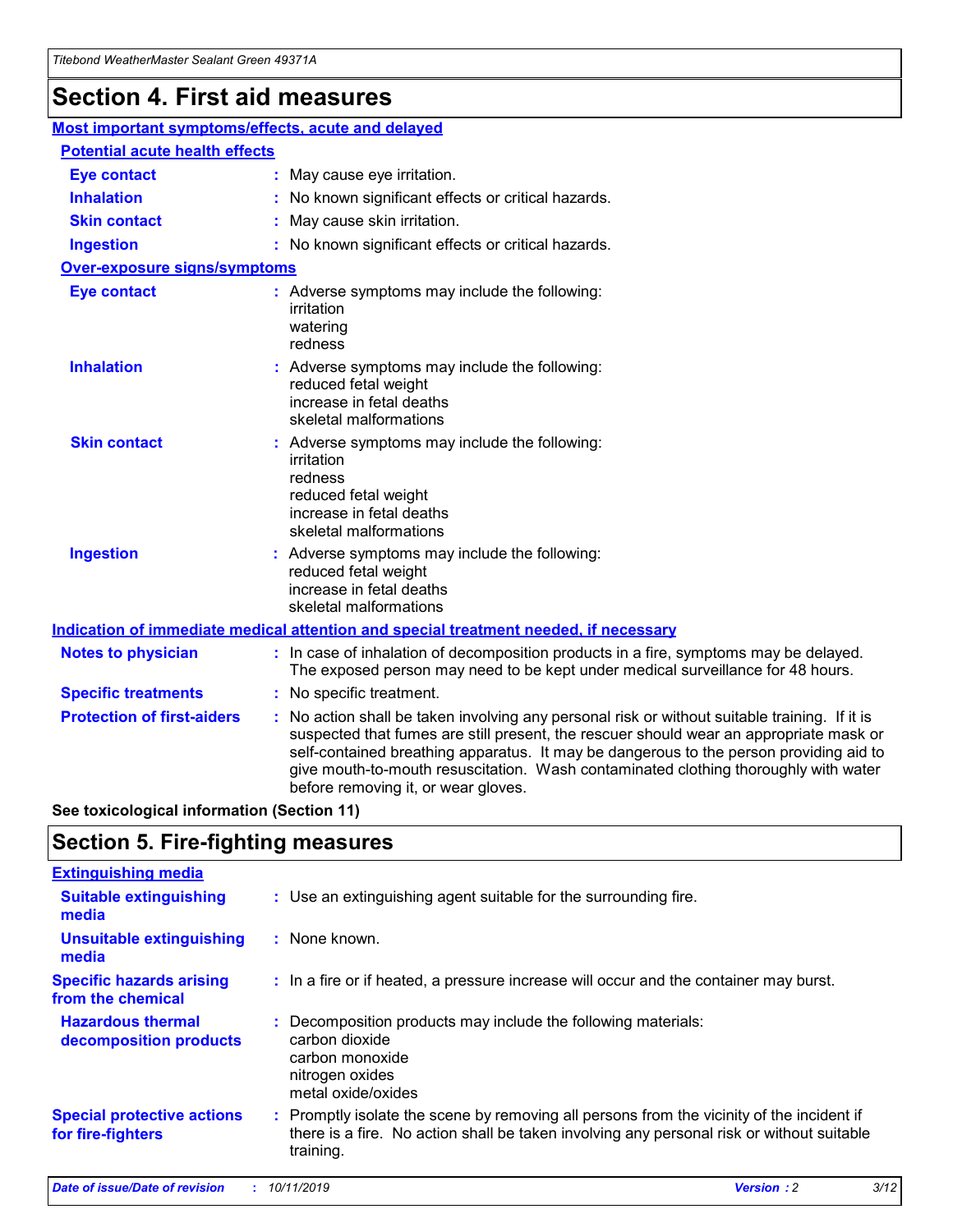### **Section 5. Fire-fighting measures**

**Special protective equipment for fire-fighters** Fire-fighters should wear appropriate protective equipment and self-contained breathing **:** apparatus (SCBA) with a full face-piece operated in positive pressure mode.

### **Section 6. Accidental release measures**

#### **Personal precautions, protective equipment and emergency procedures**

| For non-emergency<br>personnel                               | : No action shall be taken involving any personal risk or without suitable training.<br>Evacuate surrounding areas. Keep unnecessary and unprotected personnel from<br>entering. Do not touch or walk through spilled material. Avoid breathing vapor or mist.<br>Provide adequate ventilation. Wear appropriate respirator when ventilation is<br>inadequate. Put on appropriate personal protective equipment.                                                                                                                                                                                                                                                                                             |
|--------------------------------------------------------------|--------------------------------------------------------------------------------------------------------------------------------------------------------------------------------------------------------------------------------------------------------------------------------------------------------------------------------------------------------------------------------------------------------------------------------------------------------------------------------------------------------------------------------------------------------------------------------------------------------------------------------------------------------------------------------------------------------------|
| For emergency responders                                     | : If specialized clothing is required to deal with the spillage, take note of any information in<br>Section 8 on suitable and unsuitable materials. See also the information in "For non-<br>emergency personnel".                                                                                                                                                                                                                                                                                                                                                                                                                                                                                           |
| <b>Environmental precautions</b>                             | : Avoid dispersal of spilled material and runoff and contact with soil, waterways, drains<br>and sewers. Inform the relevant authorities if the product has caused environmental<br>pollution (sewers, waterways, soil or air).                                                                                                                                                                                                                                                                                                                                                                                                                                                                              |
| <b>Methods and materials for containment and cleaning up</b> |                                                                                                                                                                                                                                                                                                                                                                                                                                                                                                                                                                                                                                                                                                              |
| <b>Small spill</b>                                           | : Stop leak if without risk. Move containers from spill area. Dilute with water and mop up<br>if water-soluble. Alternatively, or if water-insoluble, absorb with an inert dry material and<br>place in an appropriate waste disposal container. Dispose of via a licensed waste<br>disposal contractor.                                                                                                                                                                                                                                                                                                                                                                                                     |
| <b>Large spill</b>                                           | : Stop leak if without risk. Move containers from spill area. Approach release from<br>upwind. Prevent entry into sewers, water courses, basements or confined areas. Wash<br>spillages into an effluent treatment plant or proceed as follows. Contain and collect<br>spillage with non-combustible, absorbent material e.g. sand, earth, vermiculite or<br>diatomaceous earth and place in container for disposal according to local regulations<br>(see Section 13). Dispose of via a licensed waste disposal contractor. Contaminated<br>absorbent material may pose the same hazard as the spilled product. Note: see<br>Section 1 for emergency contact information and Section 13 for waste disposal. |

### **Section 7. Handling and storage**

| <b>Precautions for safe handling</b>                                             |                                                                                                                                                                                                                                                                                                                                                                                                                                                                                                                                                                                                                                                                                                                                                                                                                                                  |
|----------------------------------------------------------------------------------|--------------------------------------------------------------------------------------------------------------------------------------------------------------------------------------------------------------------------------------------------------------------------------------------------------------------------------------------------------------------------------------------------------------------------------------------------------------------------------------------------------------------------------------------------------------------------------------------------------------------------------------------------------------------------------------------------------------------------------------------------------------------------------------------------------------------------------------------------|
| <b>Protective measures</b>                                                       | : Put on appropriate personal protective equipment (see Section 8). Persons with a<br>history of skin sensitization problems should not be employed in any process in which<br>this product is used. Avoid exposure - obtain special instructions before use. Avoid<br>exposure during pregnancy. Do not handle until all safety precautions have been read<br>and understood. Do not get in eyes or on skin or clothing. Do not ingest. Avoid<br>breathing vapor or mist. If during normal use the material presents a respiratory hazard,<br>use only with adequate ventilation or wear appropriate respirator. Keep in the original<br>container or an approved alternative made from a compatible material, kept tightly<br>closed when not in use. Empty containers retain product residue and can be hazardous.<br>Do not reuse container. |
| <b>Advice on general</b><br>occupational hygiene                                 | : Eating, drinking and smoking should be prohibited in areas where this material is<br>handled, stored and processed. Workers should wash hands and face before eating,<br>drinking and smoking. Remove contaminated clothing and protective equipment before<br>entering eating areas. See also Section 8 for additional information on hygiene<br>measures.                                                                                                                                                                                                                                                                                                                                                                                                                                                                                    |
| <b>Conditions for safe storage,</b><br>including any<br><b>incompatibilities</b> | Store between the following temperatures: 0 to 120°C (32 to 248°F). Store in<br>accordance with local regulations. Store in original container protected from direct<br>sunlight in a dry, cool and well-ventilated area, away from incompatible materials (see<br>Section 10) and food and drink. Store locked up. Keep container tightly closed and<br>sealed until ready for use. Containers that have been opened must be carefully<br>resealed and kept upright to prevent leakage. Do not store in unlabeled containers.<br>Use appropriate containment to avoid environmental contamination. See Section 10 for<br>incompatible materials before handling or use.                                                                                                                                                                         |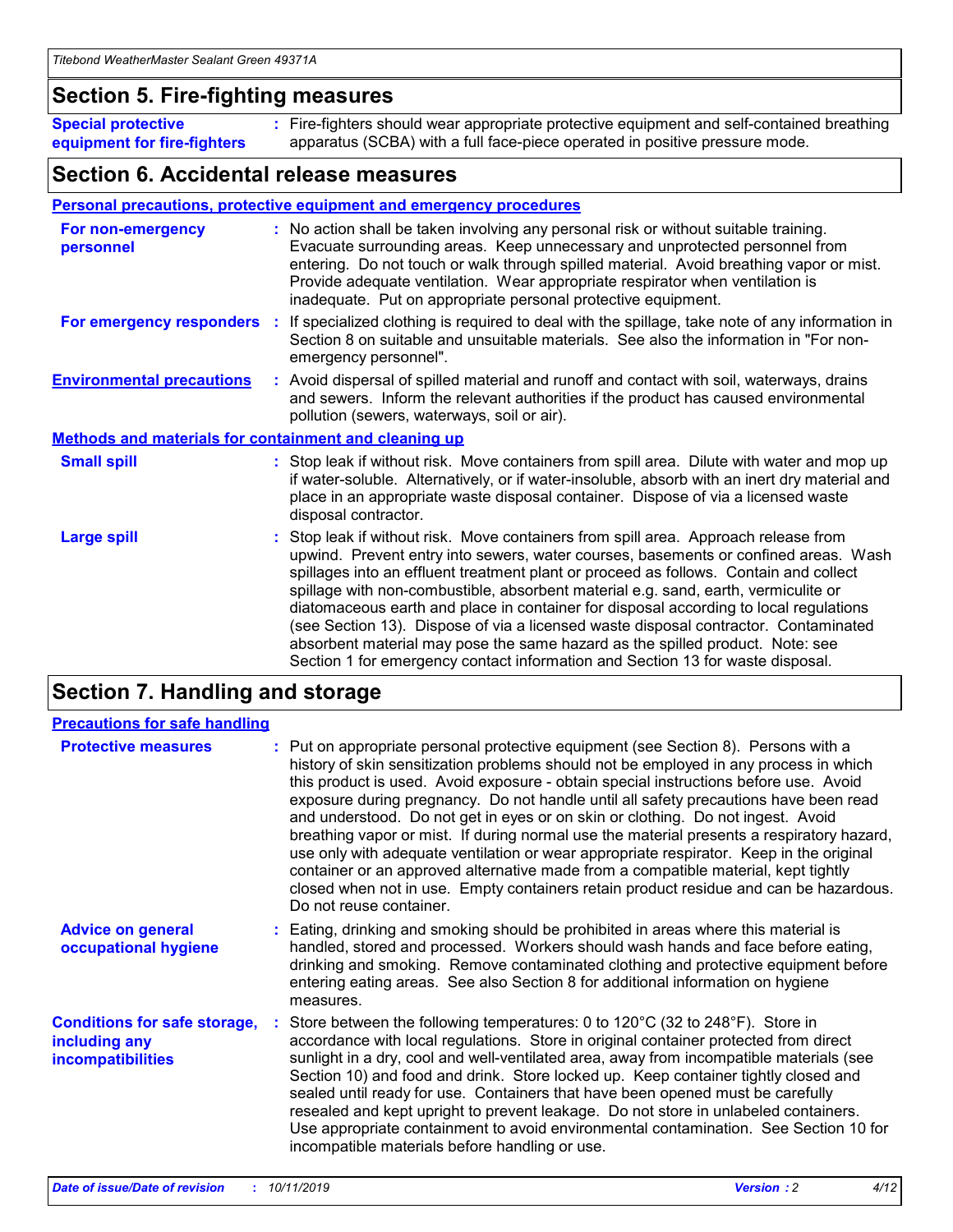## **Section 8. Exposure controls/personal protection**

#### **Control parameters**

#### **Occupational exposure limits**

| <b>Ingredient name</b>                               |    |                                          | <b>Exposure limits</b>                                                                                                                                                                                                                                                                                                                                                                                                                                                                                                                                                                                                 |
|------------------------------------------------------|----|------------------------------------------|------------------------------------------------------------------------------------------------------------------------------------------------------------------------------------------------------------------------------------------------------------------------------------------------------------------------------------------------------------------------------------------------------------------------------------------------------------------------------------------------------------------------------------------------------------------------------------------------------------------------|
| 3-aminopropyltriethoxysilane<br>Dibutyltin dilaurate |    |                                          | None.<br>ACGIH TLV (United States, 3/2019). Absorbed through skin.<br>Notes: as Sn<br>TWA: 0.1 mg/m <sup>3</sup> , (as Sn) 8 hours.<br>STEL: 0.2 mg/m <sup>3</sup> , (as Sn) 15 minutes.<br>NIOSH REL (United States, 10/2016). Absorbed through skin.<br>Notes: as Sn<br>TWA: 0.1 mg/m <sup>3</sup> , (as Sn) 10 hours.<br>OSHA PEL (United States, 5/2018). Notes: as Sn<br>TWA: $0.1 \text{ mg/m}^3$ , (as Sn) 8 hours.<br>OSHA PEL 1989 (United States, 3/1989). Absorbed through skin.<br>Notes: measured as Sn<br>TWA: 0.1 mg/m <sup>3</sup> , (measured as Sn) 8 hours. Form: Organic                           |
| <b>Appropriate engineering</b><br>controls           |    |                                          | : If user operations generate dust, fumes, gas, vapor or mist, use process enclosures,<br>local exhaust ventilation or other engineering controls to keep worker exposure to<br>airborne contaminants below any recommended or statutory limits.                                                                                                                                                                                                                                                                                                                                                                       |
| <b>Environmental exposure</b><br><b>controls</b>     |    |                                          | Emissions from ventilation or work process equipment should be checked to ensure<br>they comply with the requirements of environmental protection legislation. In some<br>cases, fume scrubbers, filters or engineering modifications to the process equipment<br>will be necessary to reduce emissions to acceptable levels.                                                                                                                                                                                                                                                                                          |
| <b>Individual protection measures</b>                |    |                                          |                                                                                                                                                                                                                                                                                                                                                                                                                                                                                                                                                                                                                        |
| <b>Hygiene measures</b>                              |    |                                          | : Wash hands, forearms and face thoroughly after handling chemical products, before<br>eating, smoking and using the lavatory and at the end of the working period.<br>Appropriate techniques should be used to remove potentially contaminated clothing.<br>Contaminated work clothing should not be allowed out of the workplace. Wash<br>contaminated clothing before reusing. Ensure that eyewash stations and safety<br>showers are close to the workstation location.                                                                                                                                            |
| <b>Eye/face protection</b>                           |    |                                          | : Safety eyewear complying with an approved standard should be used when a risk<br>assessment indicates this is necessary to avoid exposure to liquid splashes, mists,<br>gases or dusts. If contact is possible, the following protection should be worn, unless<br>the assessment indicates a higher degree of protection: chemical splash goggles.                                                                                                                                                                                                                                                                  |
| <b>Skin protection</b>                               |    |                                          |                                                                                                                                                                                                                                                                                                                                                                                                                                                                                                                                                                                                                        |
| <b>Hand protection</b>                               |    |                                          | : Chemical-resistant, impervious gloves complying with an approved standard should be<br>worn at all times when handling chemical products if a risk assessment indicates this is<br>necessary. Considering the parameters specified by the glove manufacturer, check<br>during use that the gloves are still retaining their protective properties. It should be<br>noted that the time to breakthrough for any glove material may be different for different<br>glove manufacturers. In the case of mixtures, consisting of several substances, the<br>protection time of the gloves cannot be accurately estimated. |
| <b>Body protection</b>                               |    | handling this product.                   | Personal protective equipment for the body should be selected based on the task being<br>performed and the risks involved and should be approved by a specialist before                                                                                                                                                                                                                                                                                                                                                                                                                                                |
| <b>Other skin protection</b>                         |    | specialist before handling this product. | : Appropriate footwear and any additional skin protection measures should be selected<br>based on the task being performed and the risks involved and should be approved by a                                                                                                                                                                                                                                                                                                                                                                                                                                          |
| <b>Respiratory protection</b>                        | ÷. | aspects of use.                          | Based on the hazard and potential for exposure, select a respirator that meets the<br>appropriate standard or certification. Respirators must be used according to a<br>respiratory protection program to ensure proper fitting, training, and other important                                                                                                                                                                                                                                                                                                                                                         |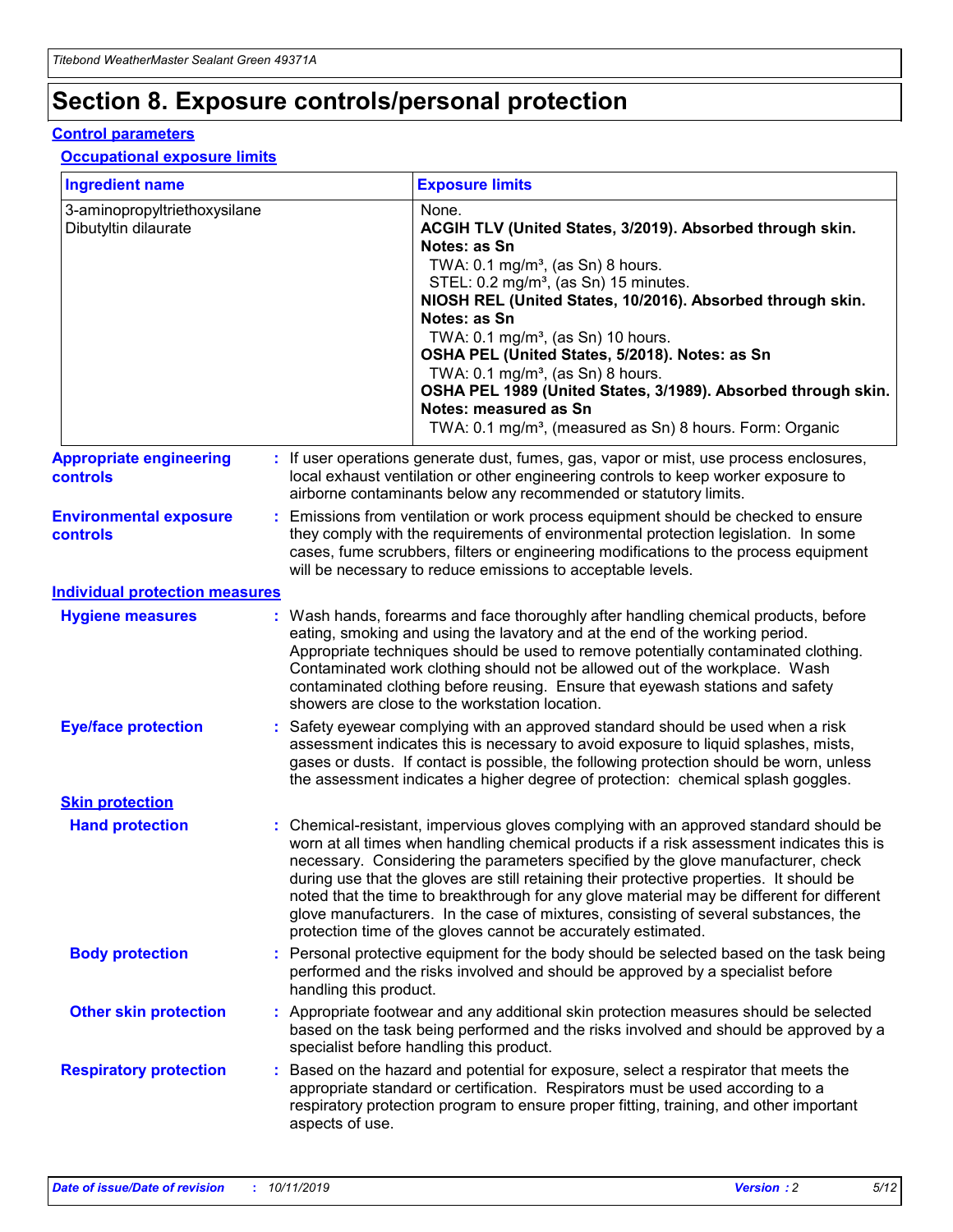### **Section 9. Physical and chemical properties**

#### **Appearance**

| <b>Physical state</b>                             | : Liquid. [Paste.]                                              |
|---------------------------------------------------|-----------------------------------------------------------------|
| Color                                             | Green.                                                          |
| Odor                                              | : None [Slight]                                                 |
| <b>Odor threshold</b>                             | $:$ Not available.                                              |
| рH                                                | : Not applicable.                                               |
| <b>Melting point</b>                              | : Not available.                                                |
| <b>Boiling point</b>                              | : $>100^{\circ}$ C ( $>212^{\circ}$ F)                          |
| <b>Flash point</b>                                | : Closed cup: $>200^{\circ}$ C ( $>392^{\circ}$ F) [Setaflash.] |
| <b>Evaporation rate</b>                           | $:$ <1 (butyl acetate = 1)                                      |
| <b>Flammability (solid, gas)</b>                  | : Not available.                                                |
| Lower and upper explosive<br>(flammable) limits   | : Not available.                                                |
| <b>VOC (less water, less</b>                      | $: 0$ g/l                                                       |
| exempt solvents)                                  |                                                                 |
| <b>Volatility</b>                                 | $: 0\%$ (w/w)                                                   |
| <b>Vapor density</b>                              | : Not available.                                                |
| <b>Relative density</b>                           | : 1.4329                                                        |
| <b>Solubility</b>                                 | Insoluble in the following materials: cold water and hot water. |
| <b>Solubility in water</b>                        | : Not available.                                                |
| <b>Partition coefficient: n-</b><br>octanol/water | $:$ Not available.                                              |
| <b>Auto-ignition temperature</b>                  | : Not available.                                                |
| <b>Decomposition temperature</b>                  | : Not available.                                                |

### **Section 10. Stability and reactivity**

| <b>Reactivity</b>                            |    | : No specific test data related to reactivity available for this product or its ingredients.            |
|----------------------------------------------|----|---------------------------------------------------------------------------------------------------------|
| <b>Chemical stability</b>                    |    | : The product is stable.                                                                                |
| <b>Possibility of hazardous</b><br>reactions |    | : Under normal conditions of storage and use, hazardous reactions will not occur.                       |
| <b>Conditions to avoid</b>                   |    | : No specific data.                                                                                     |
| <b>Incompatible materials</b>                | ٠. | No specific data.                                                                                       |
| <b>Hazardous decomposition</b><br>products   | ÷. | Under normal conditions of storage and use, hazardous decomposition products should<br>not be produced. |

### **Section 11. Toxicological information**

### **Information on toxicological effects**

#### **Acute toxicity**

| <b>Product/ingredient name</b> | <b>Result</b>           | <b>Species</b> | <b>Dose</b>                | <b>Exposure</b> |
|--------------------------------|-------------------------|----------------|----------------------------|-----------------|
| 3-aminopropyltriethoxysilane   | <b>ILD50 Dermal</b>     | Rabbit         | 4.29 g/kg                  |                 |
| Dibutyltin dilaurate           | ILD50 Oral<br>LD50 Oral | Rat<br>Rat     | $1.57$ g/kg<br>175 $mg/kg$ |                 |
|                                |                         |                |                            |                 |

**Irritation/Corrosion**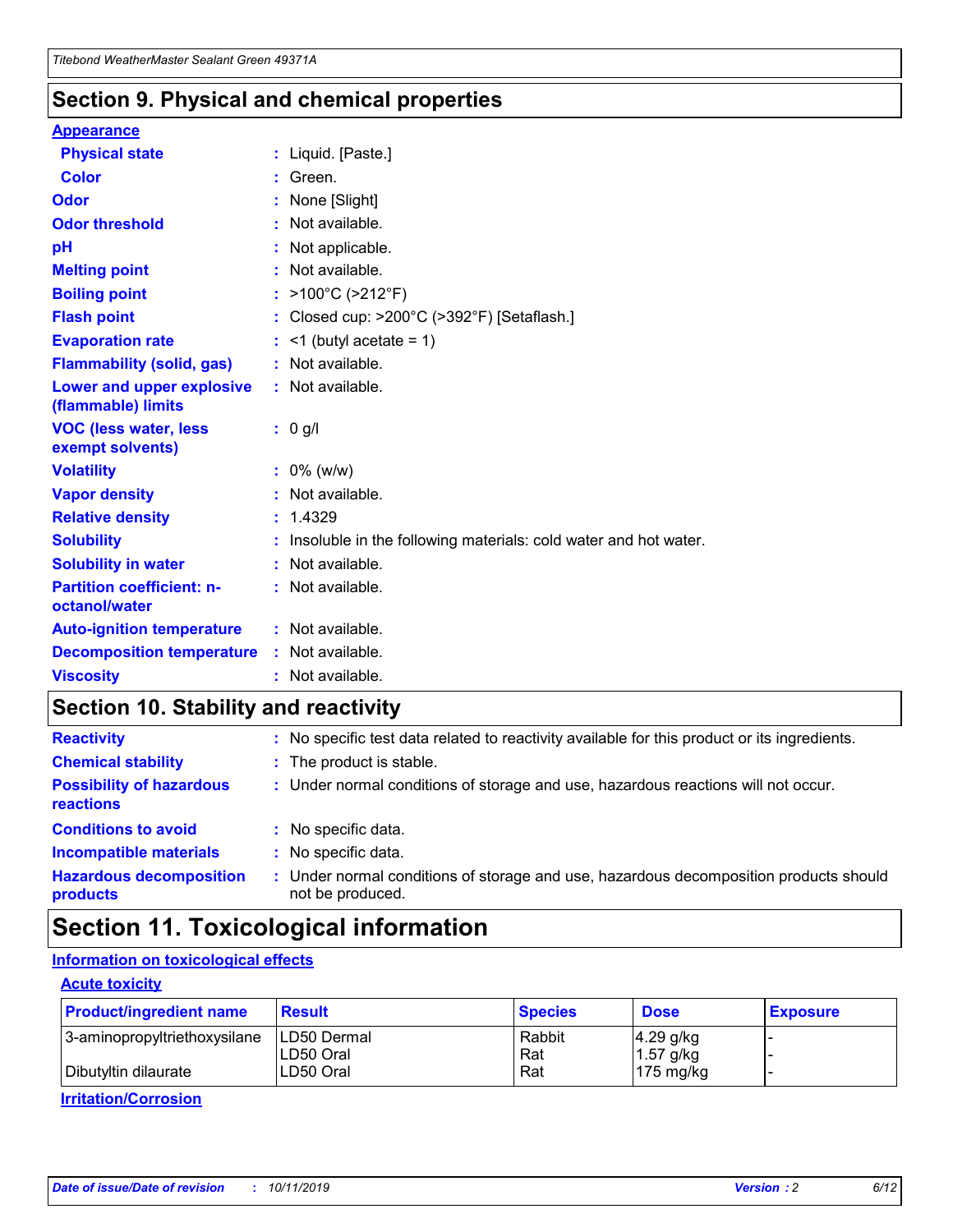## **Section 11. Toxicological information**

| <b>Product/ingredient name</b> | <b>Result</b>            | <b>Species</b> | <b>Score</b> | <b>Exposure</b>           | <b>Observation</b> |
|--------------------------------|--------------------------|----------------|--------------|---------------------------|--------------------|
| 3-aminopropyltriethoxysilane   | Eyes - Mild irritant     | Rabbit         |              | $100$ mg                  |                    |
|                                | Eyes - Severe irritant   | Rabbit         |              | 24 hours 750              |                    |
|                                |                          |                |              | ug                        |                    |
|                                | Skin - Severe irritant   | Rabbit         |              | 24 hours 5                | -                  |
| Dibutyltin dilaurate           | Eyes - Moderate irritant | Rabbit         |              | mq<br><b>24 hours 100</b> |                    |
|                                |                          |                |              | mg                        |                    |
|                                | Skin - Severe irritant   | Rabbit         |              | 500 mg                    |                    |

#### **Sensitization**

Not available.

#### **Mutagenicity**

Not available.

#### **Carcinogenicity**

Not available.

#### **Reproductive toxicity**

Not available.

#### **Teratogenicity**

Not available.

#### **Specific target organ toxicity (single exposure)**

Not available.

#### **Specific target organ toxicity (repeated exposure)**

| <b>Name</b>                                                                  |                                                                                                                             | <b>Category</b> | <b>Route of</b><br>exposure  | <b>Target organs</b> |
|------------------------------------------------------------------------------|-----------------------------------------------------------------------------------------------------------------------------|-----------------|------------------------------|----------------------|
| Dibutyltin dilaurate                                                         |                                                                                                                             | Category 1      | $\qquad \qquad \blacksquare$ | respiratory system   |
| <b>Aspiration hazard</b><br>Not available.                                   |                                                                                                                             |                 |                              |                      |
| <b>Information on the likely</b><br>routes of exposure                       | : Not available.                                                                                                            |                 |                              |                      |
| <b>Potential acute health effects</b>                                        |                                                                                                                             |                 |                              |                      |
| <b>Eye contact</b>                                                           | : May cause eye irritation.                                                                                                 |                 |                              |                      |
| <b>Inhalation</b>                                                            | : No known significant effects or critical hazards.                                                                         |                 |                              |                      |
| <b>Skin contact</b>                                                          | : May cause skin irritation.                                                                                                |                 |                              |                      |
| <b>Ingestion</b>                                                             | : No known significant effects or critical hazards.                                                                         |                 |                              |                      |
| Symptoms related to the physical, chemical and toxicological characteristics |                                                                                                                             |                 |                              |                      |
| <b>Eye contact</b>                                                           | : Adverse symptoms may include the following:<br>irritation<br>watering<br>redness                                          |                 |                              |                      |
| <b>Inhalation</b>                                                            | : Adverse symptoms may include the following:<br>reduced fetal weight<br>increase in fetal deaths<br>skeletal malformations |                 |                              |                      |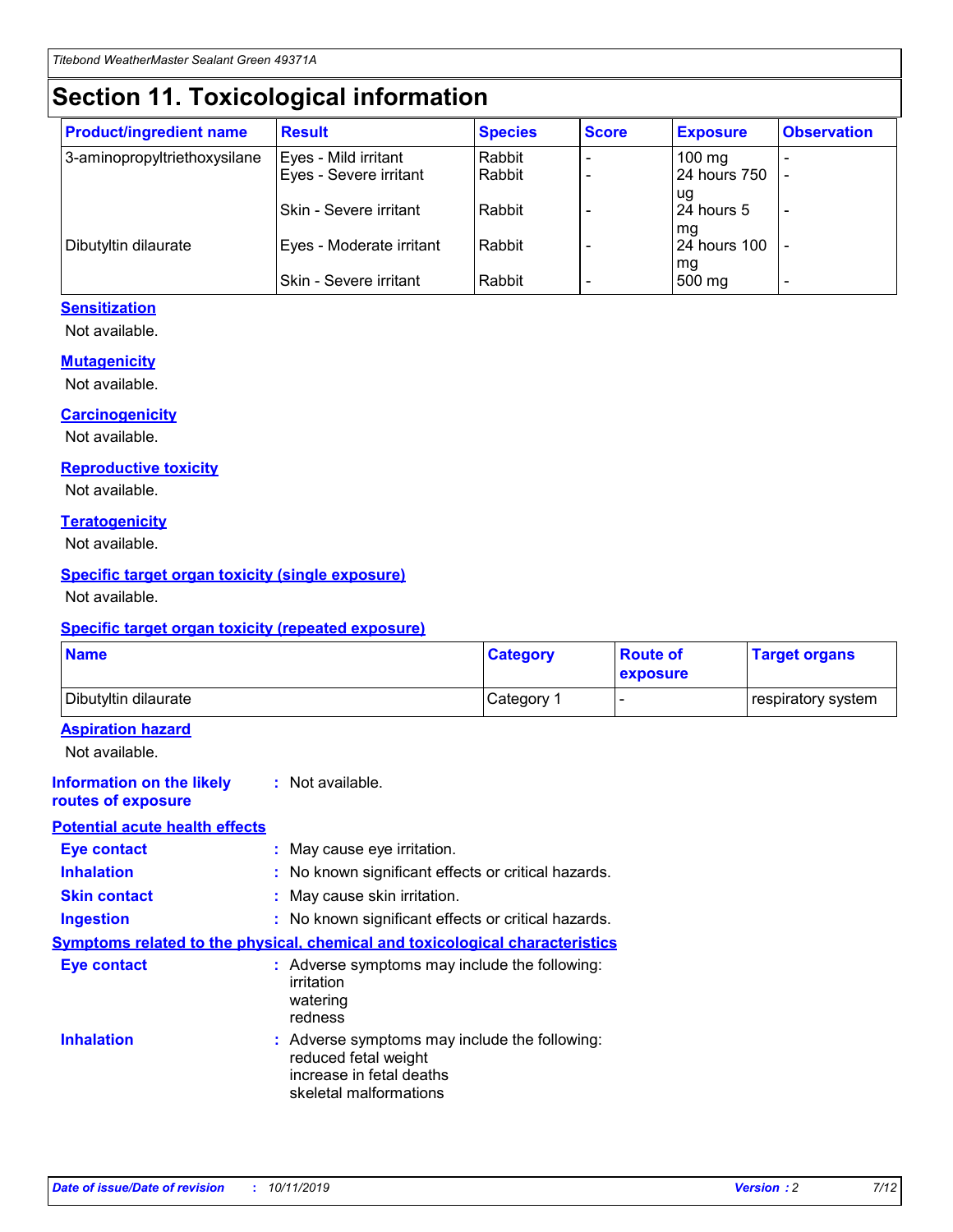## **Section 11. Toxicological information**

| <b>Skin contact</b>                     | : Adverse symptoms may include the following:<br>irritation<br>redness<br>reduced fetal weight<br>increase in fetal deaths<br>skeletal malformations |
|-----------------------------------------|------------------------------------------------------------------------------------------------------------------------------------------------------|
| <b>Ingestion</b>                        | : Adverse symptoms may include the following:<br>reduced fetal weight<br>increase in fetal deaths<br>skeletal malformations                          |
|                                         | Delayed and immediate effects and also chronic effects from short and long term exposure                                                             |
| <b>Short term exposure</b>              |                                                                                                                                                      |
| <b>Potential immediate</b><br>effects   | : Not available.                                                                                                                                     |
| <b>Potential delayed effects</b>        | : Not available.                                                                                                                                     |
| <b>Long term exposure</b>               |                                                                                                                                                      |
| <b>Potential immediate</b><br>effects   | : Not available.                                                                                                                                     |
| <b>Potential delayed effects</b>        | : Not available.                                                                                                                                     |
| <b>Potential chronic health effects</b> |                                                                                                                                                      |
| Not available.                          |                                                                                                                                                      |
| <b>General</b>                          | : Once sensitized, a severe allergic reaction may occur when subsequently exposed to<br>very low levels.                                             |
| <b>Carcinogenicity</b>                  | : No known significant effects or critical hazards.                                                                                                  |
| <b>Mutagenicity</b>                     | No known significant effects or critical hazards.                                                                                                    |
| <b>Teratogenicity</b>                   | May damage the unborn child.                                                                                                                         |
| <b>Developmental effects</b>            | No known significant effects or critical hazards.                                                                                                    |
| <b>Fertility effects</b>                | : May damage fertility.                                                                                                                              |
| <b>Numerical measures of toxicity</b>   |                                                                                                                                                      |
| <b>Acute toxicity estimates</b>         |                                                                                                                                                      |
|                                         |                                                                                                                                                      |

Not available.

## **Section 12. Ecological information**

#### **Toxicity**

| <b>Product/ingredient name</b> | <b>Result</b>                     | <b>Species</b>                       | <b>Exposure</b> |
|--------------------------------|-----------------------------------|--------------------------------------|-----------------|
| Dibutyltin dilaurate           | Chronic EC10 > 2 mg/l Fresh water | Algae - Scenedesmus<br>I subspicatus | l 96 hours      |

### **Persistence and degradability**

| <b>Product/ingredient name</b> | <b>Test</b>                                                                    | <b>Result</b>  |                   | <b>Dose</b> | <b>Inoculum</b>         |
|--------------------------------|--------------------------------------------------------------------------------|----------------|-------------------|-------------|-------------------------|
| Dibutyltin dilaurate           | OECD 301F<br>Ready<br>Biodegradability -<br>Manometric<br>Respirometry<br>Test | 23 % - 28 days |                   |             |                         |
| <b>Product/ingredient name</b> | <b>Aquatic half-life</b>                                                       |                | <b>Photolysis</b> |             | <b>Biodegradability</b> |
| Dibutyltin dilaurate           |                                                                                |                |                   |             | Inherent                |

### **Bioaccumulative potential**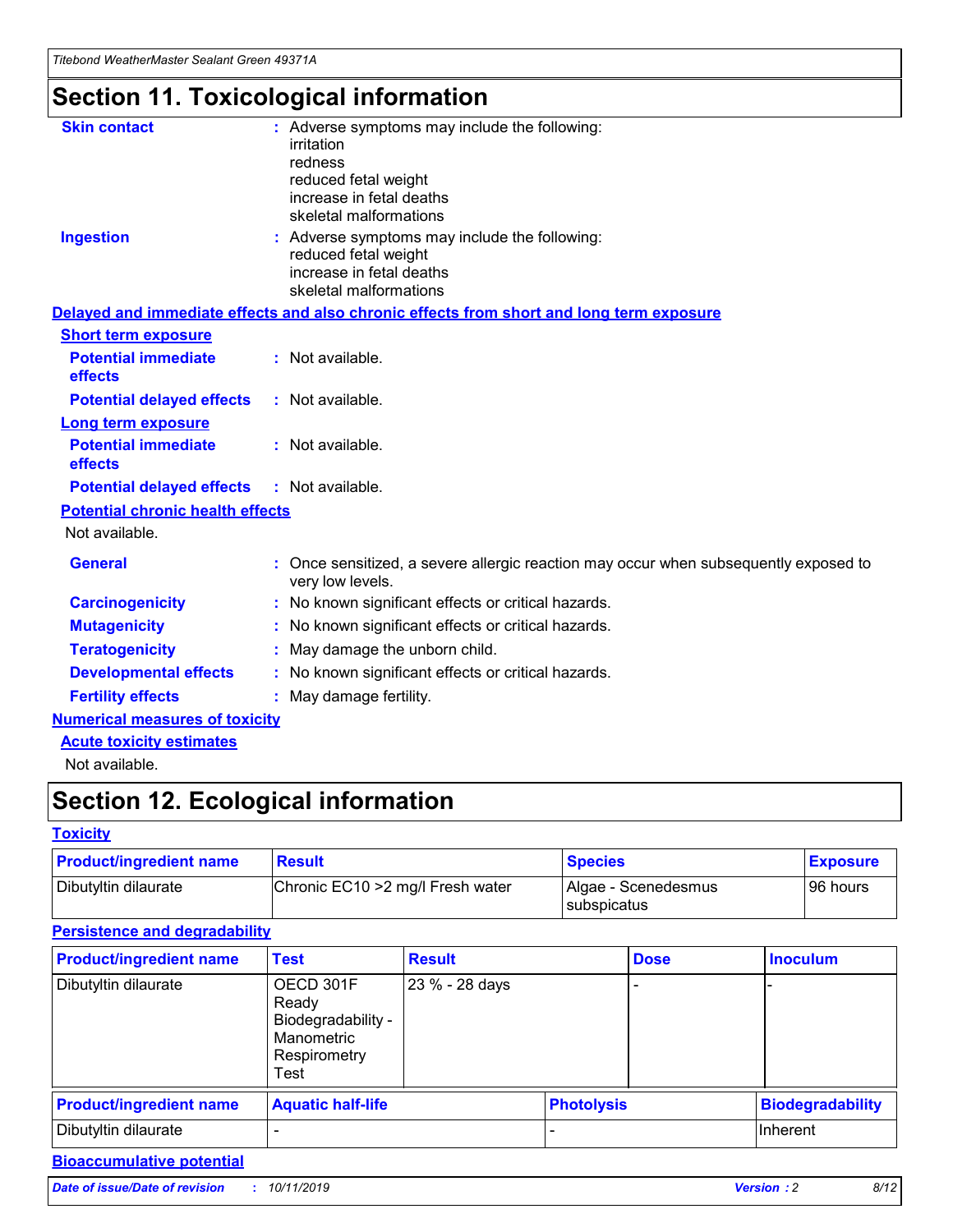## **Section 12. Ecological information**

| <b>Product/ingredient name</b> | $LoaPow$ | <b>BCF</b> | <b>Potential</b> |
|--------------------------------|----------|------------|------------------|
| 3-aminopropyltriethoxysilane   | 1.7      | 3.4        | low              |
| Dibutyltin dilaurate           | 4.44     | 2.91       | low              |

#### **Mobility in soil**

| <i></i>                                                       |                                                     |
|---------------------------------------------------------------|-----------------------------------------------------|
| <b>Soil/water partition</b><br>coefficient (K <sub>oc</sub> ) | : Not available.                                    |
| <b>Other adverse effects</b>                                  | : No known significant effects or critical hazards. |

### **Section 13. Disposal considerations**

**Disposal methods :**

The generation of waste should be avoided or minimized wherever possible. Disposal of this product, solutions and any by-products should at all times comply with the requirements of environmental protection and waste disposal legislation and any regional local authority requirements. Dispose of surplus and non-recyclable products via a licensed waste disposal contractor. Waste should not be disposed of untreated to the sewer unless fully compliant with the requirements of all authorities with jurisdiction. Waste packaging should be recycled. Incineration or landfill should only be considered when recycling is not feasible. This material and its container must be disposed of in a safe way. Care should be taken when handling emptied containers that have not been cleaned or rinsed out. Empty containers or liners may retain some product residues. Avoid dispersal of spilled material and runoff and contact with soil, waterways, drains and sewers.

## **Section 14. Transport information**

|                                      | <b>DOT</b><br><b>Classification</b> | <b>TDG</b><br><b>Classification</b> | <b>Mexico</b><br><b>Classification</b> | <b>ADR/RID</b>           | <b>IMDG</b>              | <b>IATA</b>    |
|--------------------------------------|-------------------------------------|-------------------------------------|----------------------------------------|--------------------------|--------------------------|----------------|
| <b>UN number</b>                     | Not regulated.                      | Not regulated.                      | Not regulated.                         | Not regulated.           | Not regulated.           | Not regulated. |
| <b>UN proper</b><br>shipping name    | $\blacksquare$                      |                                     |                                        |                          |                          |                |
| <b>Transport</b><br>hazard class(es) | $\blacksquare$                      | $\overline{\phantom{a}}$            | $\overline{\phantom{a}}$               | $\overline{\phantom{a}}$ | $\overline{\phantom{a}}$ | $\blacksquare$ |
| <b>Packing group</b>                 | $\overline{\phantom{a}}$            | -                                   | -                                      | -                        |                          | -              |
| <b>Environmental</b><br>hazards      | No.                                 | No.                                 | No.                                    | No.                      | No.                      | No.            |

## **Section 15. Regulatory information**

#### **U.S. Federal regulations**

#### **SARA 302/304**

#### **Composition/information on ingredients**

No products were found.

**SARA 304 RQ :** Not applicable.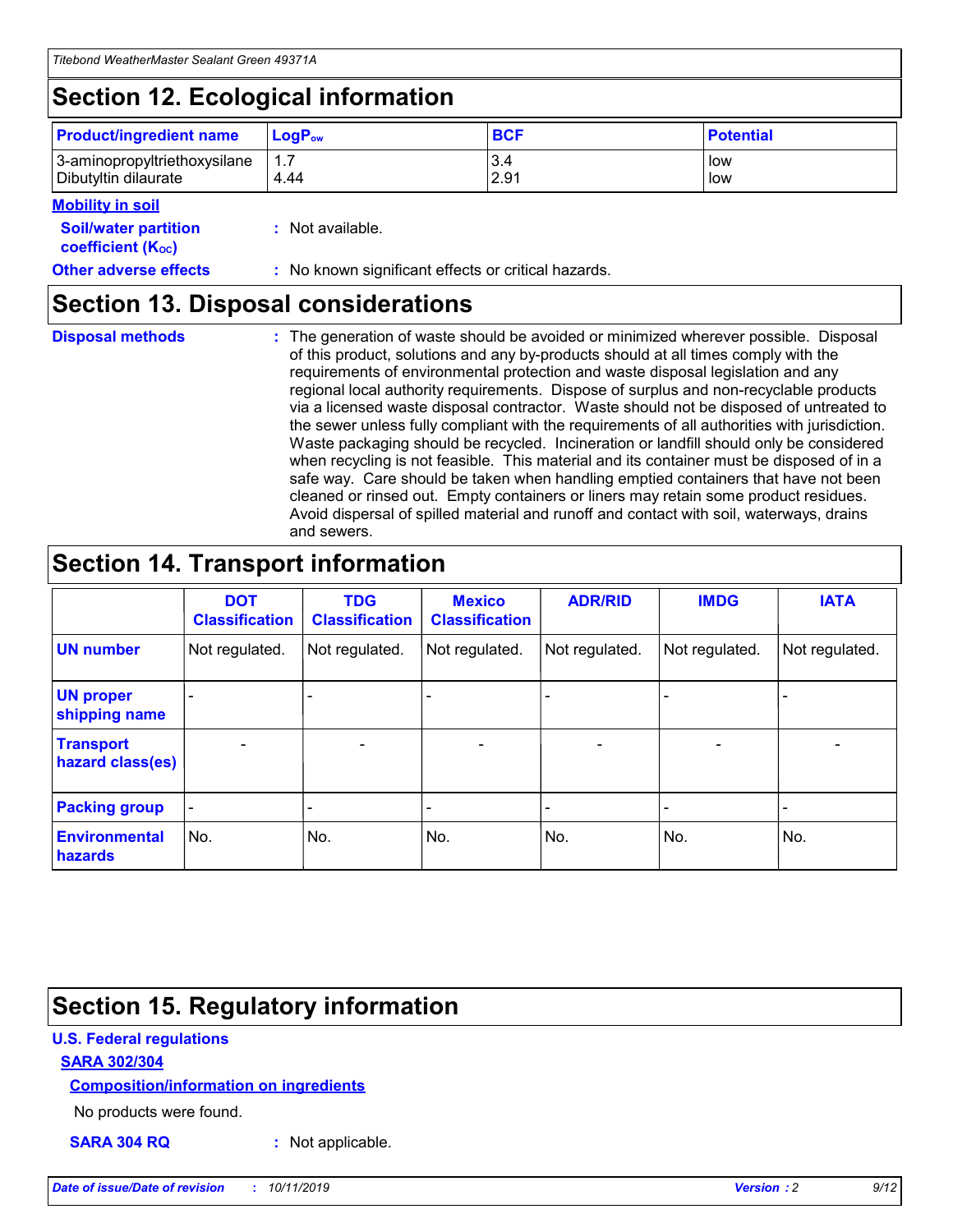### **Section 15. Regulatory information**

#### **SARA 311/312**

**Classification :** EYE IRRITATION - Category 2B SKIN SENSITIZATION - Category 1 TOXIC TO REPRODUCTION (Fertility) - Category 1B TOXIC TO REPRODUCTION (Unborn child) - Category 1B

#### **Composition/information on ingredients**

| <b>Name</b>                              | $\frac{9}{6}$ | <b>Classification</b>                                                                                            |
|------------------------------------------|---------------|------------------------------------------------------------------------------------------------------------------|
| $\leq$ 3<br>3-aminopropyltriethoxysilane |               | <b>FLAMMABLE LIQUIDS - Category 4</b><br><b>ACUTE TOXICITY (oral) - Category 4</b>                               |
|                                          |               | SKIN IRRITATION - Category 2<br>EYE IRRITATION - Category 2A                                                     |
| Dibutyltin dilaurate                     | ≤0.3          | ACUTE TOXICITY (oral) - Category 3<br>SKIN CORROSION - Category 1C                                               |
|                                          |               | SERIOUS EYE DAMAGE - Category 1<br>SKIN SENSITIZATION - Category 1<br><b>GERM CELL MUTAGENICITY - Category 2</b> |
|                                          |               | TOXIC TO REPRODUCTION (Fertility) - Category 1B<br>TOXIC TO REPRODUCTION (Unborn child) - Category 1B            |
|                                          |               | SPECIFIC TARGET ORGAN TOXICITY (REPEATED<br>EXPOSURE) (respiratory system) - Category 1                          |

#### **State regulations**

| <b>Massachusetts</b> | : None of the components are listed. |
|----------------------|--------------------------------------|
| <b>New York</b>      | : None of the components are listed. |
| <b>New Jersey</b>    | : None of the components are listed. |
| <b>Pennsylvania</b>  | : None of the components are listed. |

#### **California Prop. 65**

**A** WARNING: This product can expose you to methanol, which is known to the State of California to cause birth defects or other reproductive harm. For more information go to www.P65Warnings.ca.gov.

| <b>Ingredient name</b> | No significant risk Maximum<br>level | acceptable dosage<br>level |
|------------------------|--------------------------------------|----------------------------|
| methanol               |                                      | Yes.                       |

#### **International regulations**

**Chemical Weapon Convention List Schedules I, II & III Chemicals** Not listed.

#### **Montreal Protocol**

Not listed.

**Stockholm Convention on Persistent Organic Pollutants**

Not listed.

### **UNECE Aarhus Protocol on POPs and Heavy Metals**

Not listed.

#### **Inventory list**

### **China :** All components are listed or exempted.

**United States TSCA 8(b) inventory :** All components are active or exempted.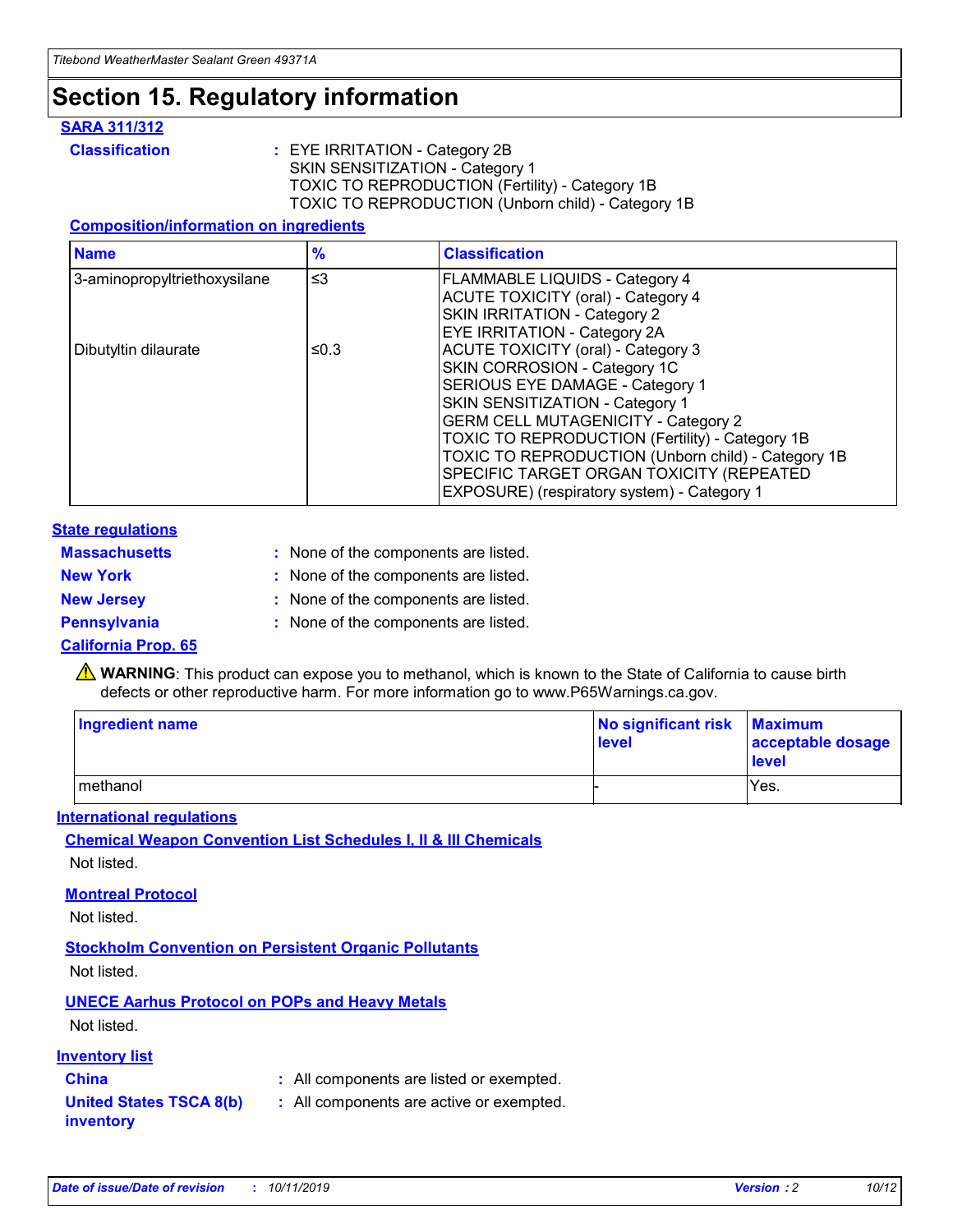## **Section 16. Other information**

**Hazardous Material Information System (U.S.A.)**



**Caution: HMIS® ratings are based on a 0-4 rating scale, with 0 representing minimal hazards or risks, and 4 representing significant hazards or risks. Although HMIS® ratings and the associated label are not required on SDSs or products leaving a facility under 29 CFR 1910.1200, the preparer may choose to provide them. HMIS® ratings are to be used with a fully implemented HMIS® program. HMIS® is a registered trademark and service mark of the American Coatings Association, Inc.**

**The customer is responsible for determining the PPE code for this material. For more information on HMIS® Personal Protective Equipment (PPE) codes, consult the HMIS® Implementation Manual.**

#### **National Fire Protection Association (U.S.A.)**



**Reprinted with permission from NFPA 704-2001, Identification of the Hazards of Materials for Emergency Response Copyright ©1997, National Fire Protection Association, Quincy, MA 02269. This reprinted material is not the complete and official position of the National Fire Protection Association, on the referenced subject which is represented only by the standard in its entirety.**

**Copyright ©2001, National Fire Protection Association, Quincy, MA 02269. This warning system is intended to be interpreted and applied only by properly trained individuals to identify fire, health and reactivity hazards of chemicals. The user is referred to certain limited number of chemicals with recommended classifications in NFPA 49 and NFPA 325, which would be used as a guideline only. Whether the chemicals are classified by NFPA or not, anyone using the 704 systems to classify chemicals does so at their own risk.**

#### **Procedure used to derive the classification**

| <b>Classification</b>                                                                                                                                                                  |                                                                                                                                                                                                                                                                   | <b>Justification</b>                                                                                                                                                                                                                                                                                       |  |
|----------------------------------------------------------------------------------------------------------------------------------------------------------------------------------------|-------------------------------------------------------------------------------------------------------------------------------------------------------------------------------------------------------------------------------------------------------------------|------------------------------------------------------------------------------------------------------------------------------------------------------------------------------------------------------------------------------------------------------------------------------------------------------------|--|
| <b>EYE IRRITATION - Category 2B</b><br>SKIN SENSITIZATION - Category 1<br><b>TOXIC TO REPRODUCTION (Fertility) - Category 1B</b><br>TOXIC TO REPRODUCTION (Unborn child) - Category 1B |                                                                                                                                                                                                                                                                   | Expert judgment<br>Expert judgment<br>Expert judgment<br>Expert judgment                                                                                                                                                                                                                                   |  |
| <b>History</b>                                                                                                                                                                         |                                                                                                                                                                                                                                                                   |                                                                                                                                                                                                                                                                                                            |  |
| <b>Date of printing</b>                                                                                                                                                                | : 4/22/2022                                                                                                                                                                                                                                                       |                                                                                                                                                                                                                                                                                                            |  |
| Date of issue/Date of<br>revision                                                                                                                                                      | : 10/11/2019                                                                                                                                                                                                                                                      |                                                                                                                                                                                                                                                                                                            |  |
| Date of previous issue                                                                                                                                                                 | : 10/16/2020                                                                                                                                                                                                                                                      |                                                                                                                                                                                                                                                                                                            |  |
| <b>Version</b>                                                                                                                                                                         | $\therefore$ 2                                                                                                                                                                                                                                                    |                                                                                                                                                                                                                                                                                                            |  |
| <b>Key to abbreviations</b>                                                                                                                                                            | $\therefore$ ATE = Acute Toxicity Estimate<br><b>BCF</b> = Bioconcentration Factor<br>IATA = International Air Transport Association<br><b>IBC</b> = Intermediate Bulk Container<br><b>IMDG = International Maritime Dangerous Goods</b><br>$UN = United Nations$ | GHS = Globally Harmonized System of Classification and Labelling of Chemicals<br>LogPow = logarithm of the octanol/water partition coefficient<br>MARPOL = International Convention for the Prevention of Pollution From Ships, 1973<br>as modified by the Protocol of 1978. ("Marpol" = marine pollution) |  |